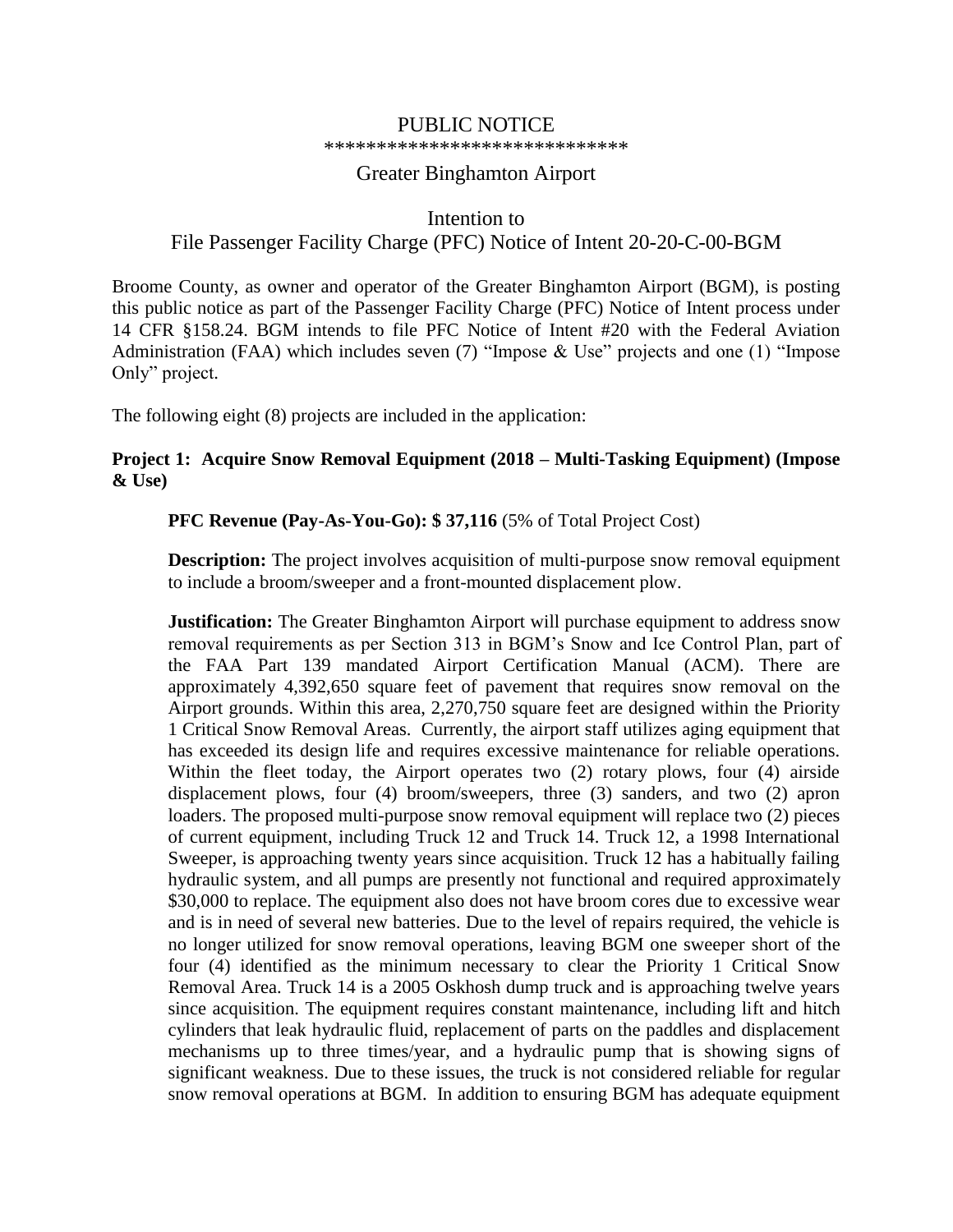to clear the Priority 1 Critical Areas within the required 1-hour time period, the requested equipment will enable one operator to complete two functions, and as a result, the man hours and time required to clear the airfield of accumulated snow will be reduced. This will assist in the efficiency and effectiveness of Airport Operations and sustainability goals.

## **Project 2: Construct Taxiway H & K Connector (Design & Construction) (Impose & Use)**

**PFC Revenue (Pay-As-You-Go):** \$206,632 (5% of Total Project Cost)

**Description:** The project involves design and construction of an taxiway to extend Taxiway K from its current terminus at the intersection of Taxiway F and Taxiway P to an intersection with Taxiway A. The new pavement section will measure approximately 1,800' by 50'. The new taxiway segment will replace Taxiway G, which provides access to Taxiway A from the Commercial Apron and Taxiway F. Taxiway G, measuring approximately 900' by 75' will be removed. The project will also include drainage, lighting, and signage.

**Justification:** The project will construct a taxiway connector between Taxiway H and K, providing a full standard parallel taxiway to Runway 10-28. The project is part of a larger scale project that will also rehabilitate Taxiways H and K. The project will also correct non-standard taxiway intersections at Taxiway G. The project will also address a "hot spot" identified by the BGM Runway Safety Action Team at the intersection of existing TW's A, H, and G, by removing Taxiway G.

# **Project 3: Rehabilitate Taxiway K (Design & Construction) (Impose & Use)**

**PFC Revenue (Pay-As-You-Go):** \$85,495 (5% of Total Project Cost)

**Description:** The project involves rehabilitation of existing Taxiway K at BGM. Taxiway K, measuring approximately 1,400' by 50', currently has a PCI value of 58. The project will also include drainage, lighting, and signage replacement and improvements.

**Justification:** The project will rehabilitate existing Taxiway K pavements that were last rehabilitated in 2008. The project is part of a larger scale project that will also rehabilitate Taxiway H and construct a connector taxiway between Taxiway H and K, providing a full standard parallel taxiway to Runway 10-28. The project will also correct non-standard taxiway intersections at TW G. The project will also address a "hot spot" identified by the BGM Runway Safety Action Team at the intersection of existing TW's A, H, and G, by removing Taxiway G.

### **Project 4: Acquire Snow Removal Equipment (2020 – Rotary) (Impose & Use)**

**PFC Revenue (Pay-As-You-Go): \$ 25,000** (5% of Total Project Cost)

**Description:** The project involves replacement of a rotary plow.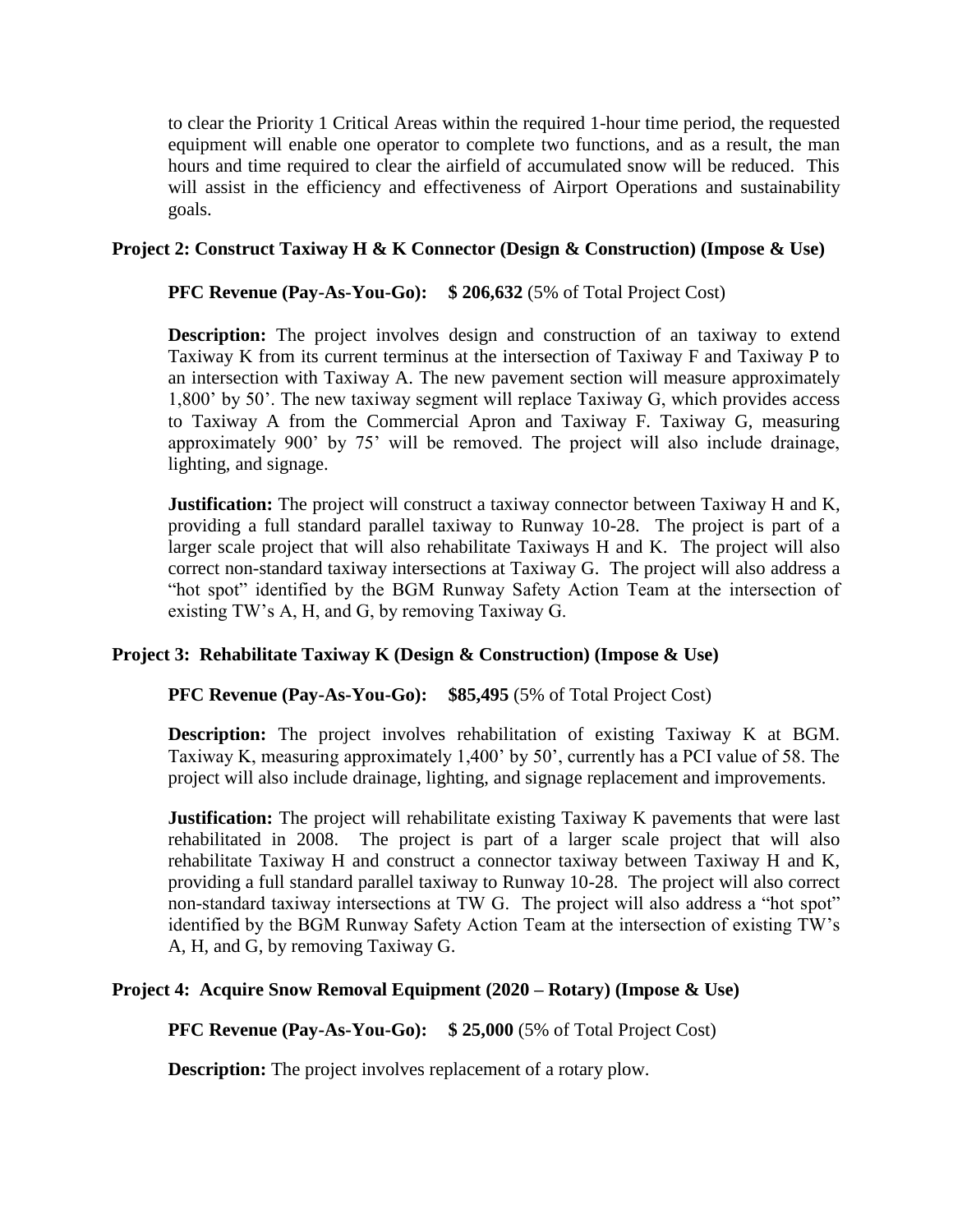**Justification:** The Greater Binghamton Airport will purchase equipment to address snow removal requirements as per Section 313 in BGM's Snow and Ice Control Plan, part of the FAA Part 139 mandated Airport Certification Manual (ACM). There are approximately 4,392,650 square feet of pavement that requires snow removal on the Airport grounds. Within this area, 2,270,750 square feet are designed within the Priority 1 Critical Snow Removal Areas. Currently, the airport staff utilizes aging equipment that has exceeded its design life and requires excessive maintenance for reliable operations. Within the fleet today, the Airport operates two (2) rotary plows, four (4) airside displacement plows, four (4) broom/sweepers, three (3) sanders, and two (2) apron loaders. The proposed rotary plow will replace one (1) piece of current snow removal equipment. The equipment to be replaced is known locally as Truck 18 and is a 1997 Stewart and Stevenson rotary plow, acquired by the airport using an Airport Improvement Program (AIP) grant from 1996. The truck, acquired over 20 years ago, has served the airport significantly beyond its anticipated useful life of 10 years. Due to its age, the equipment requires constant maintenance and the replacement of parts. In addition, BGM purchased the last working planetary available in the United States in 2018 for the equipment. Due to these issues, the truck is not considered reliable for regular snow removal operations at BGM, leaving the Airport with one other rotary plow, which was acquired in 1998 and has also provided over 20 years of service. The replacement equipment is anticipated to provide a similar capacity as the truck that it is replacing, including capacity to clear up to 3,000 tons per hour with a 100-foot casting distance.

### **Project 5: Rehabilitate Terminal (HVAC System) – Preliminary Design (Impose & Use)**

### **PFC Revenue (Pay-As-You-Go): \$ 36,000** (60% of Total Project Cost)

**Description:** The proposed project includes retrocommissioning of the existing Terminal building heating, ventilating, and air conditioning (HVAC) systems to assess the current operational status of each unit and identify and includes planning and preliminary design for subsequent replacement of systems within the building. Detailed analysis and review will focus on the chilled water system and design components towards replacement and improvements to improve efficiency and longevity of the systems. A review of current building code concerns as they pertain to current standards will also occur.

**Justification:** The terminal was last rehabilitated in 2000, with the operating equipment installed at the time approaching 20 years of service, which is well beyond the useful life for HVAC equipment. The project will identify and schedule a phasing plan, as well as complete preliminary design development, for improvements to HVAC systems within the terminal to reduce increasing maintenance costs and to ensure the systems enable continued use and functionality of the passenger terminal.

### **Project 6: Improve Airport Miscellaneous Improvements (Install Airfield Lighting Vault) (Impose Only)**

**PFC Revenue (Pay-As-You-Go): \$ 137,500** (5% of Total Project Cost)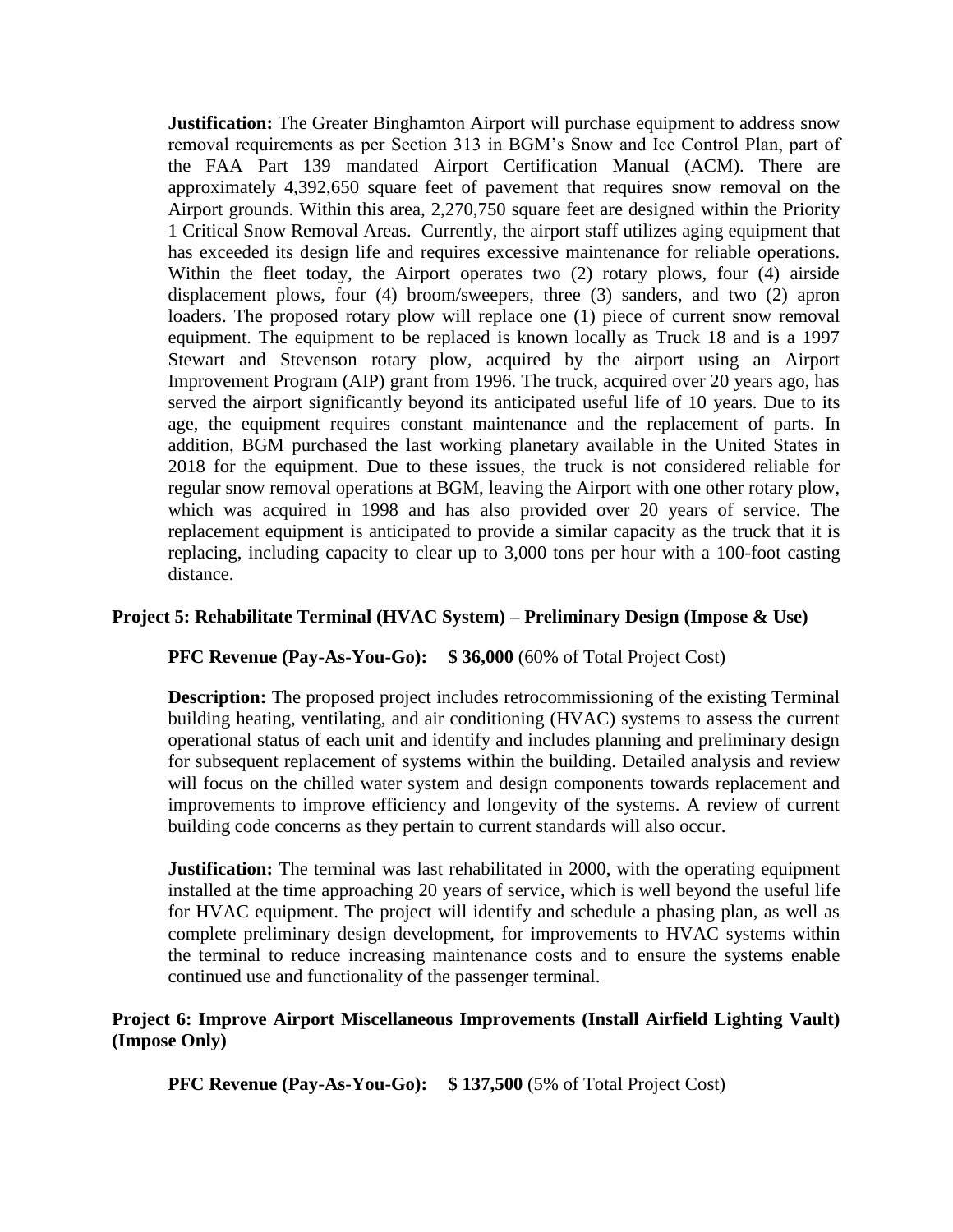**Description:** The project involves relocation of the airfield electrical vault from its current location to a new site near the employee parking lot.

**Justification:** The airfield electrical vault has exceeded its useful life and in need of renovation. The existing vault is currently positioned so that it impedes potential for new GA development at BGM and is inconveniently located of operations and maintenance personnel. The project would provide for a new vault that meets current standards. The new vault would be located near the existing employee parking lot adjacent to the passenger terminal.

## **Project 7: PFC Program Administration (Impose & Use)**

**PFC Revenue (Pay-As-You-Go):** \$40,000 (100% of Total Project Cost)

**Description:** The project includes necessary costs associated with the administration of the proposed PFC program at BGM. The project includes compilation of PFC Application (Notice of Intent) materials, confirmation of enplanement forecasts, required air carrier and public coordination, assistance with collections monitoring, the completion of annual audits, and quarterly report through December 2020.

**Justification:** 14 CFR 158 and FAA Order 5500.1, *Passenger Facility Charges,* states that an airport's costs of administering the PFC program are eligible for PFC reimbursement. These PFC administration costs, which can include the costs of preparing, coordinating, and submitting a PFC application, as well as maintaining an existing program, must be identified as a separate PFC project.

### **Project 8: Rehabilitate Taxiway H (Design & Construction) (Impose & Use)**

### **PFC Revenue (Pay-As-You-Go): \$ 97,174** (5% of Total Project Cost)

**Description:** The project involves rehabilitation of existing Taxiway H at BGM. Taxiway H, measuring approximately 1,800' by 50', currently has a Pavement Condition Index (PCI) value of 59. The project will also include drainage, lighting, and signage.

**Justification:** The project will rehabilitate existing Taxiway H pavements that were last rehabilitated in 2008. The project is part of a larger scale project that will also rehabilitate Taxiway K, and construct a connector taxiway between Taxiway H and K, providing a full standard parallel taxiway to Runway 10-28. The project will also correct non-standard taxiway intersections at TW G. The project will also address a "hot spot" identified by the BGM Runway Safety Action Team at the intersection of existing TW's A, H, and G, by removing Taxiway G.

The proposed PFC level of collection is **\$4.50** per eligible enplaned passenger for all projects. The estimated charge effective date for PFC Notice of Intent #20 is **December 1, 2021**, and the estimated charge expiration date is **December 1, 2025**. The estimated PFC revenue to be imposed during this period is approximately **\$664,917**.